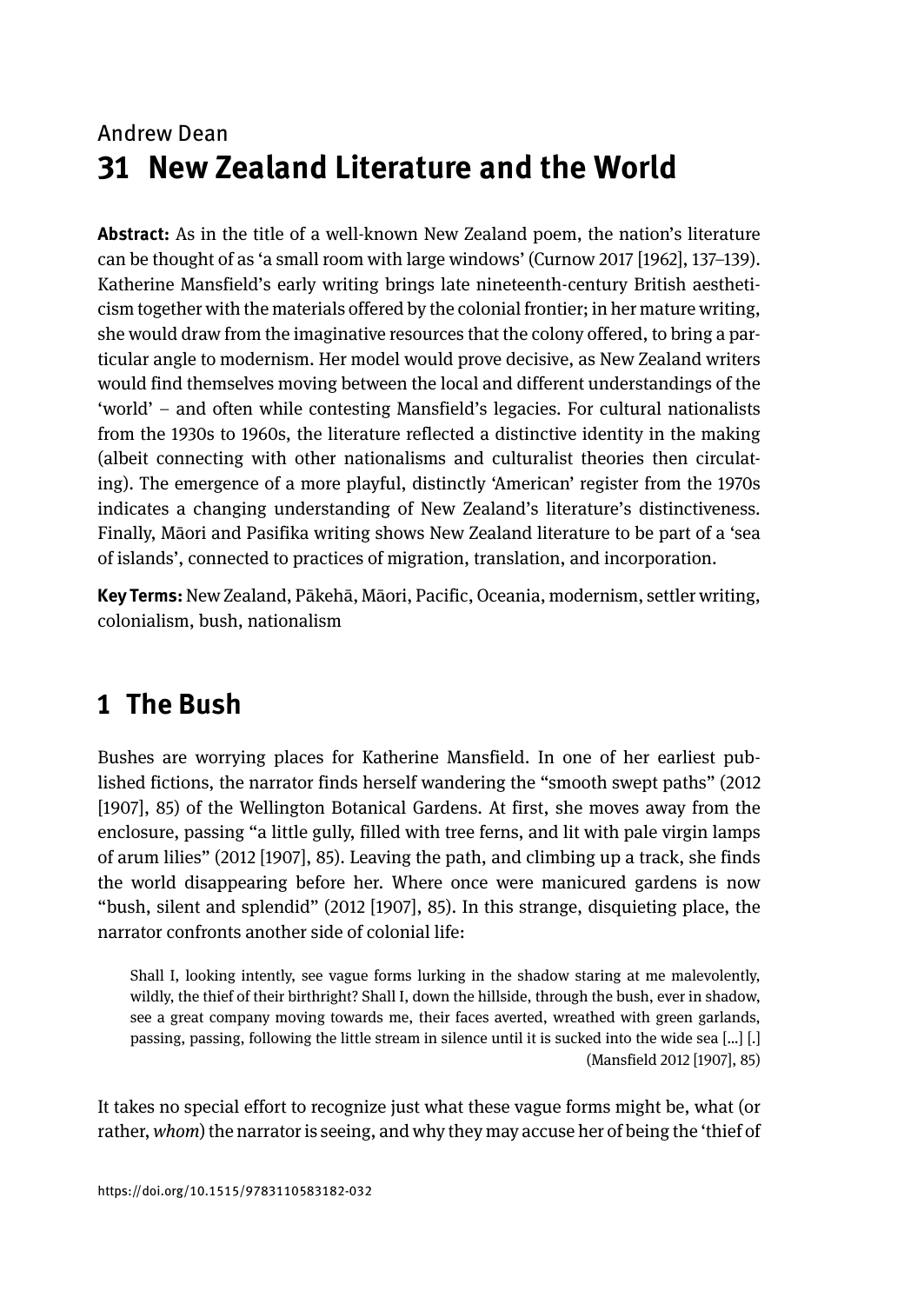their birthright'. This intense narrative, composed by a writer only eighteen years old, powerfully registers the history and imaginative conditions of settler colonialism. In a moment in which settlement was being affirmed in a process of forgetting and acclimatization – ideological, biological, and physical – Mansfield's narrator finds bush haunting her until the end. The sketch finishes with the narrator leaving the gardens, but aware that behind her "the bush lies, hidden in the shadow" (2012 [1907], 85).

The thinking of "In the Botanical Gardens" (2012 [1907]), about what lies underneath colonial settlement, never quite left Mansfield. In one of her best-known works, "The Garden Party" (2014 [1921]), flora again disturbs the lives of genteel settlers in Wellington. The story opens with a description of the gardener, who has been working since the morning to prepare the grounds for the guests. Mowing and sweeping the lawns, and preparing the roses, he transforms the house and grounds into an upper middle-class botanical garden. Mansfield emphasizes the relationship between roses and class: "As for the roses, you could not help feeling they understood that roses are the only flowers that impress people at garden-parties; the only flowers that everybody is certain of knowing" (2014, 401). 'They' are the gardeners – or, perhaps, the class of gardeners able to be described as 'they' – who this narrator feels confident she can describe. Here, in Mansfield's mature fiction, her handling of narrative voice has developed considerably, leading to a more controlled and indeed ambivalent work. Despite the blithe confidence of the upper middle-class narrator, flowers menace the story as it progresses. The florist brings "canna lilles, big pink flowers, wide open, radiant, almost frighteningly alive on bright crimson stems" (2014, 404). Flowers then return at the end, when Mrs Sheridan dispatches a basketful to the family of a dead workman – in the presence of the corpse, Laura's world of "garden parties and baskets and lace frocks" is inconsequential (2014, 413).

Native trees in "The Garden Party" further connect the story with Mansfield's early fiction. When the workmen come, Laura discusses the placement of the marquee. "Against those trees", the man says. Laura serves as a focalizer:

Against the karakas. Then the karaka trees would be hidden. And they were so lovely, with their broad, gleaming leaves, and their clusters of yellow fruit. They were like trees you imagined growing on a desert island, proud, solitary, lifting their leaves and fruits to the sun in a kind of silent splendour. Must they be hidden by a marquee? They must. (Mansfield 2014, 403)

Note the similarities between this passage ('a kind of silent splendour') and the terms Mansfield had used over a decade earlier to describe the bush in her short narrative (where the bush is 'silent and splendid'). Here native flora again refuses the work of settlement that is being done in the nearby enclosures, registering a powerful, yet repressed, dimension of experience.

If Mansfield finds disturbing power in flowers and native plants, her personal writings demonstrate just how strongly connected this power is with the colonial world that was forming around her, and in which she was implicated. In her journals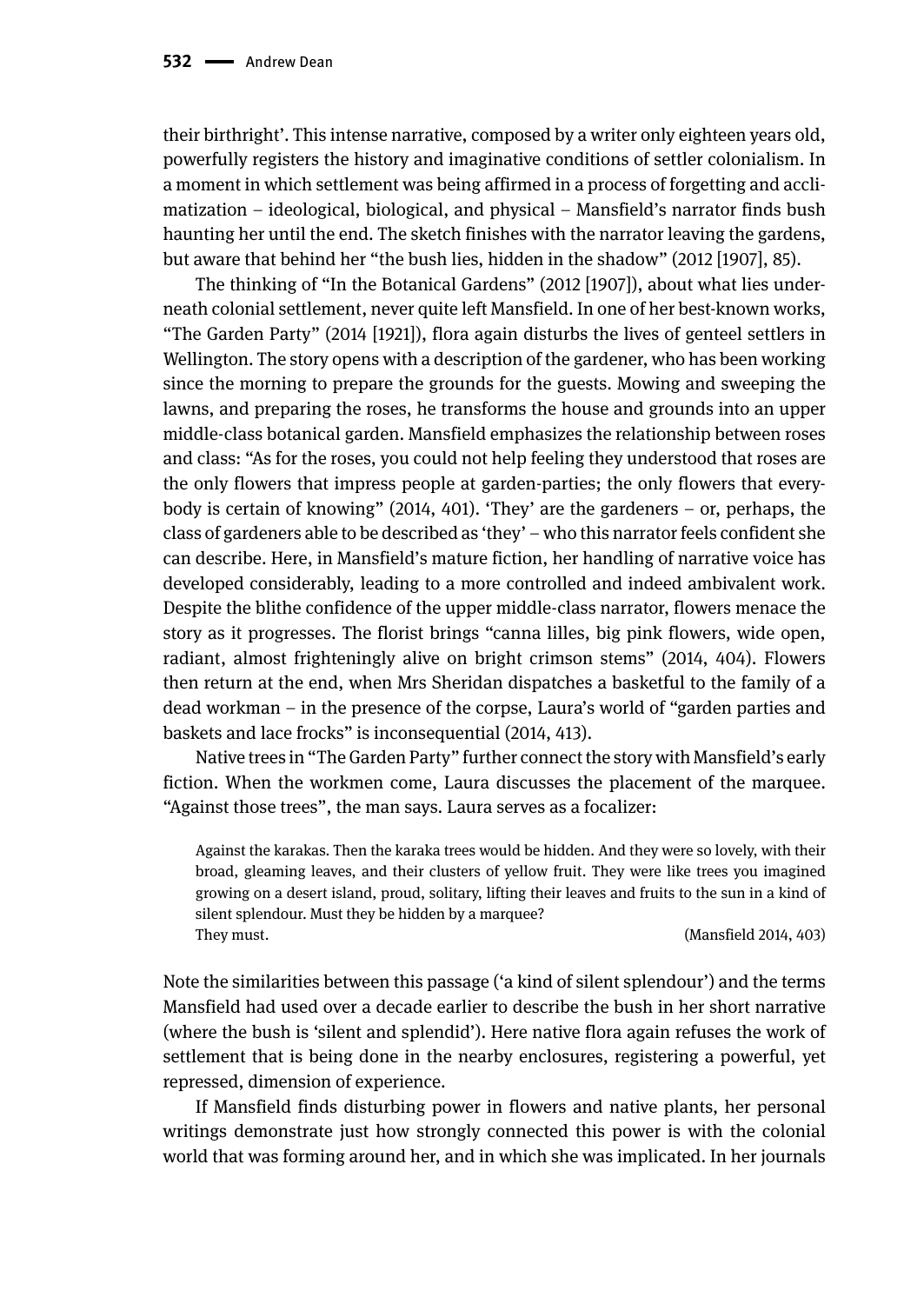from her November–December 1907 camping trip to Te Urewera in the central North Island, for example, Mansfield is divided between attempts to account, in the terms of the picturesque, for the environment she sees through her train window, and attempts to represent that environment's strangeness and potential horror. She writes:

I watch the long succession of brown paddocks – beautiful with here, a think spreading of buttercups – there a sweetness of arum lilies – And there are valleys – lit with the swaying light of broom blossom – in the distance – grey whares […]. (Mansfield 2015, 88)

This quickly gives over, though, to an intense night-time space, in which the hills come to life:

Everywhere on the hills – great masses of charred logs – looking for all the world like strange fantastic beasts a yawning crocodile, a headless horse  $-$  a gigantic gosling  $-$  a watchdog  $-$  to be smiled at and scorned in the daylight – but a veritable nightmare in the darkness – and now & again the silver tree trunks – like a skeleton army, invade the hills –  $[\dots]$ . (Mansfield 2015, 88)

It is not difficult to determine what has caused this shift in tone. Charred logs mark the wholesale devastation of the natural environment that preceded pastoral farming in New Zealand, and they prompt comparisons – crocodile, headless horse, gigantic gosling, skeleton armies – that speak of the overwhelming dimensions of what she is seeing. It is little surprise that she sees siege and occupation: she is observing their direct legacies, played out on the hillsides of colonial New Zealand. Sure enough, she soon has "visions of long dead Maoris – of forgotten battles and vanished feuds" (2015, 89) – seemingly the same visions that motivate "In the Botanical Gardens", which she wrote shortly after returning to Wellington.

These three passages from throughout Mansfield's career – early journals and short sketches, and her late fiction – show that she was formed by numerous intersecting intellectual and political lines of influence. If she is now thought to be one of the paradigmatic early European literary modernists, one of the 'Blooms Berries', there is little doubt that she was also drawing from the imaginative resources afforded by settler colonialism in New Zealand, and her own somewhat more idiosyncratic practices of reading. In a sense, this should be no surprise – thinking between provincial or foreign biographical materials and metropolitan literary culture is not exactly unusual for modernism. As John Newton points out in a discussion of Mansfield, "exile and deracination formed the matrix that gave birth to Anglophone modernism" (2017, 42) – James Joyce, T. S. Eliot, Ezra Pound, Samuel Beckett, Jean Rhys, and others. What Mansfield brought to modernism, as many others did too, was a particular angle on the global economic and cultural system known as empire.

The legacies of Mansfield's writing have been contested since her death in both New Zealand and in the reception of modernism more generally. On the one hand, New Zealand literary nationalists in the mid-twentieth century tended to overlook and ignore her work. Writers such as Frank Sargeson refused to take Mansfield's interiority seriously – refusing, too, a predominant strategy of modernism – as these 1930s–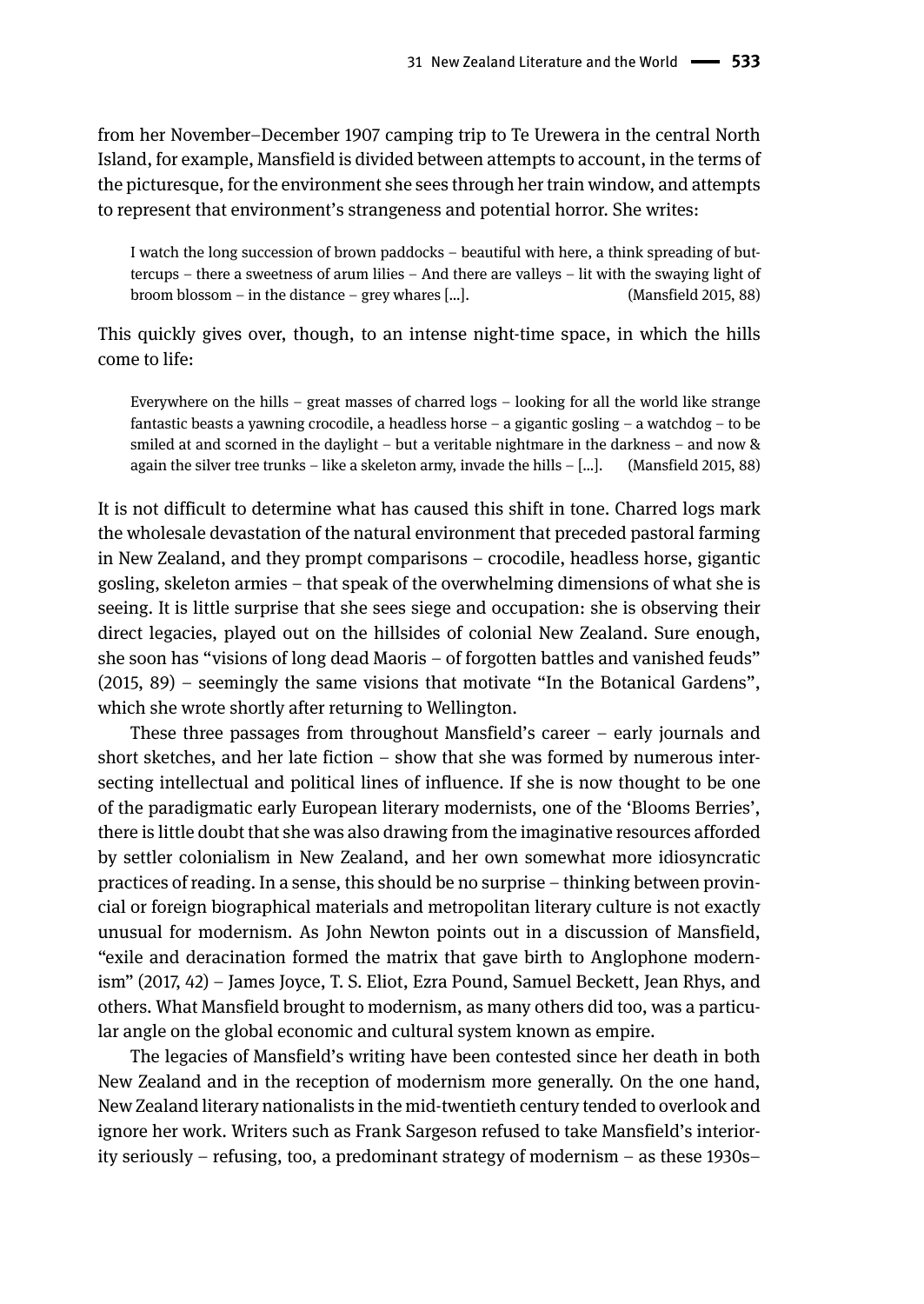1950s prose writers developed their own conception of the nation, largely masculine in nature. On the other hand, in the study of European modernism, as Saikat Majumdar suggests, "[c]ritical, biographical, and editorial interventions have […] tended to emphasize Mansfield's relationship with and place within metropolitan European culture and have diminished the sense of personal importance that her colonial home had for her" (2015, 77). That is, Mansfield has been turned into the wanderer she thought herself to be, despite the significance of New Zealand and what it afforded her in much of her finest work. It would be better, as Majumdar finds, to examine the "play of desire, distaste, longing, and disillusionment that shaped [Mansfield's] back-and-forth movement between New Zealand and Europe" (2015, 78), as in these relationships lies the imaginative energy of much of her fiction. The later reception of Mansfield, after the literary nationalists, only shows how significant the world in Mansfield's New Zealand and Mansfield's New Zealand in the world can be. And it is telling that her legacies are felt throughout this chapter: nearly all the writers I discuss – including a Māori writer in New York, a Pākehā novelist in France, and a Pākehā poet in Wellington – engage with Mansfield's distinctive imaginative materials and myths.

In what follows this chapter surveys how New Zealand writers have interacted with, and defined themselves in relation to global literary networks throughout the twentieth and twenty-first centuries. Rather than simply checking off the apparent 'turns' to different parts of the globe or literatures that might have taken place in this literary tradition, or listing a familiar canon of works, its thinking is directed by powerful texts and *oeuvres*. It focuses on three moments in particular: literary nationalism; the thawing of the hard frost in the 1970s and 1980s; and the development of a distinctive canon of Māori and Pasifika writing in English. It shows that if the locus of literary influence has shifted from different metropolitan centres to a more connected, 'globalized', sense of international literary fiction, including pan-indigenous fictions, it has done so through a series of distinctive interventions which look back to the New Zealand tradition.

## **2 'Shadow of Departure': Literary Nationalism**

The first issue of *The Phoenix* in 1931, produced by undergraduates at the University of Auckland, opens with an editorial by James Bertram, "The Cause of It All":

[T]he *Phoenix* is founded upon enthusiasm for an idea, and upon very little else. It is an attempt to make that idea real, to give it significant expression. And the idea itself is protean. It might be variously described – in descending order of grandiloquence – as the integration of national consciousness, the focussing of contemporary opinion upon local needs, the creation of cultural antennae, the communication of definite standards of taste, the "redeeming of the times". (Bertram 1932, n.pag.)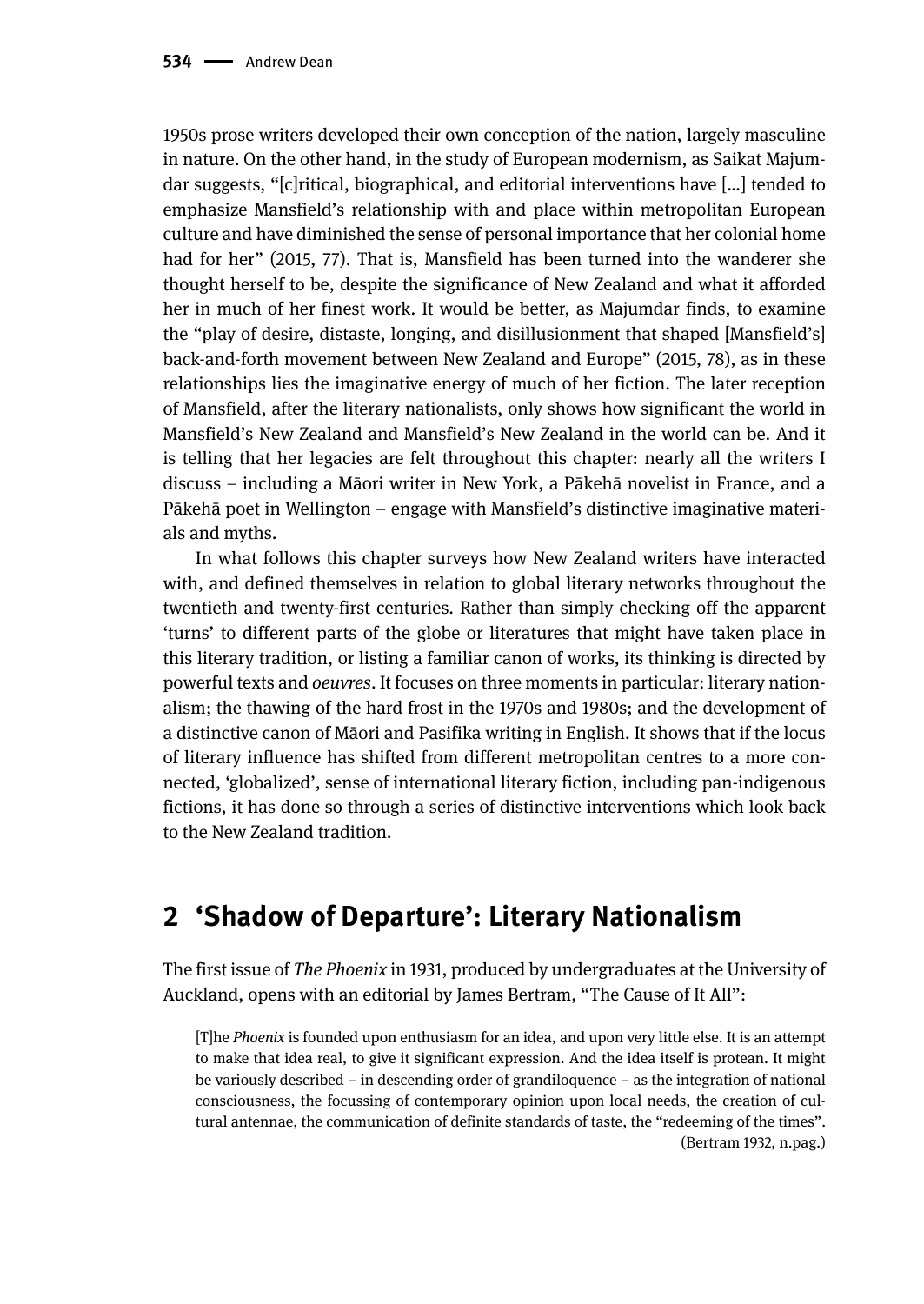This undergraduate manifesto, surprisingly enough, does indeed mark a transition in New Zealand literature away from colonial writing and towards what became the nationalist tradition. Taking ideas already alive in the culture, this new and ambitious group of writers, at least in their own account, sought to turn these ideas toward national self-understanding – integrating (their term) a 'national consciousness'.

On the face of it, promising to create an intensive national literature, which reports from the country's imaginative interior, should have little to do with European literary modernism, a movement known for its cosmopolitanism. Yet look a little closer and modernism's marks are throughout the magazine. The striking cover image of a phoenix is inspired by Art Deco. There are frequent mentions of precursor modernist magazines: a note on the verso of the contents page states that the "device on the title page is adapted from a signet ring given by D. H. Lawrence to [John] Middleton Murry at Christmas, 1923 when the latter was engaged in establishing the New Adelphi" (Bertram 1932, n.pag.). Bertram's description of the magazine – that it is seeking to revalue taste – is itself a distinctively modernist gesture. In the place of the soft there will be the hard; rather than the loose and vague there will be the definite and precise. Several paragraphs into his editorial Bertram cites Middleton Murry and T.S. Eliot in defence of the 'new asceticism'. For a nationalist magazine, as Rachel Barrowman writes, there was in fact "nothing particularly 'New Zealand' about the content of *Phoenix*" (1991, 2). Instead, its contributors drew inspiration from both "the young leftish poets, [W. H.] Auden, [Stephen] Spender, [Louis] MacNeice, and [Cecil] Day Lewis" as well as the likes of "D. H. Lawrence and John Middleton Murry" (1991, 2). The result was writing that often imagined New Zealand through a poetics not of affirmation but rather of failure and dissolution. John Newton, for example, finds that the "angst-ridden turmoil of modernism" – "formalist", "urbane", "mandarin", and "child of the City" – was put into dialogue with a mode that on the Australian and American models was "localist, populist and representational" (2017, 29).

Paradoxical as this generation of writers may have been, there were some in New Zealand – Allen Curnow most obviously – who were able to turn this modernist nationalism into an almost "coherent cultural programme" for nationalist writing and art (Newton 2017, 30). In Curnow's forty-two page introduction to his 1945 Caxton Press anthology, *A Book of New Zealand Verse 1923–45*, he describes recent poets in New Zealand as "returning so often to the theme of land and people, the particular theme of this land and this people", such that they may make "a home for the imagination" (1945, 18). If these observations are decidedly nationalist, the terms in which he makes them are indebted to modernism. These writers were avoiding the pitfalls of Georgian verse, he writes, the tendency to write poems which are "trivial", "fanciful", "simply bad" (1945, 16), sentimental, insincere, divorced from the living of life, and so on. In this handling, the nation will instead be invented by a practice of modernist close reading  $-$  "[t]he good poem is something we may in time come to recognise New Zealand by, not something in which we need expect to recognise obvious traces of the New Zealand we know" – and the poet will act as "a prophet to his people" (1945, 22).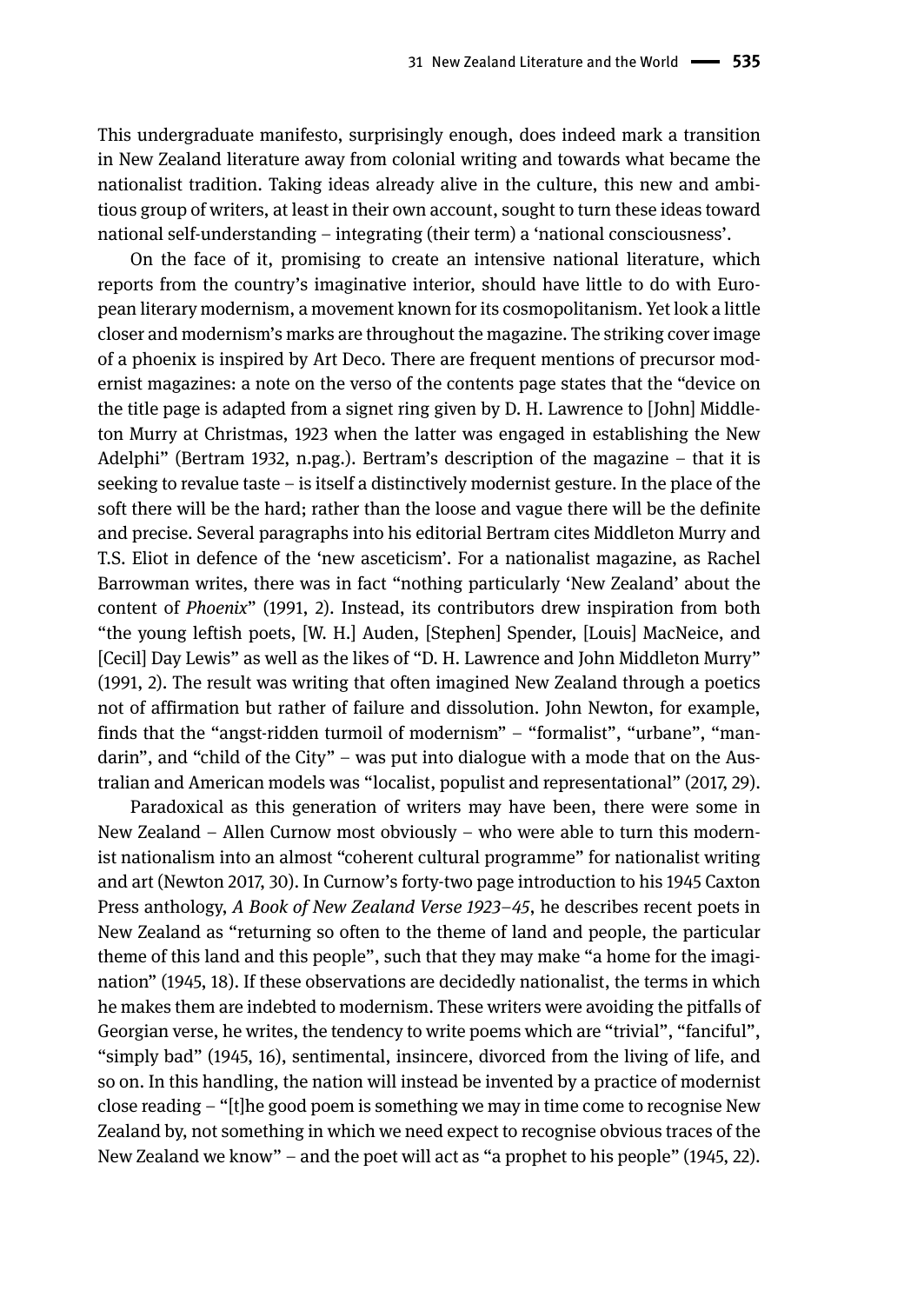One result of the modernism of nationalism in New Zealand was the emergence of a Pākehā 'anti-myth' of settlement, as Curnow put it (2017, 376). If the 'myth' is heroic colonial narratives about settlement, in which plucky settlers conquered the largely empty, inimical land, the 'anti-myth' is decidedly unheroic – but without clear positive content. One of the best-known of Curnow's early poems, "The Unhistoric Story" (1943), insistently emphasizes what has not happened, and the strangeness of what has arisen instead: "And whatever these islands may be/Under or over the sea,/ It is something different, something/Nobody counted on" (2017, 58). There is a disenchanted negativity to these poems, an insistent "Not I", in the words of another of his best-known poems from the period, "The Skeleton of the Great Moa in the Canterbury Museum, Christchurch" (2017, 99). I will return to Māori responses to the Pākehā antimyth of settlement later in this article, in section four, in what amounts to a broad re-evaluation of the appropriateness of deploying European modernist poetics of disavowal to describe colonial history and contemporary experience.

Modernist nationalism in New Zealand allows contemporary scholars to reexamine the cosmopolitanism of literary modernism more generally. Jed Esty traces what he calls the "literary prehistory" to the "anthropological turn" in Britain in the twentieth century – the process by which the knowledges and practices developed in the colonies were translated at the "end of empire into a resurgent concept of national culture" (2004, 2). One of the implications of the work of Esty and others is that the much-celebrated transnationality and border-crossing associated with literary modernism, might overlook European modernism's more parochial nationalisms, both in later decades and perhaps too in the pre-war period. The New Zealand example certainly suggests as much. What appears to be incoherent, an odd local example in the face of overwhelming global evidence, might be thought of instead as one variant among many in the range of possibilities that exist between modernist literary poetics and the nation. But then again, it should not be a surprise that these possibilities are as heterodox as high literary modernism itself. Modernism's adherents were invested in everything from Irish national histories to American literary traditions to parochial culturalisms to pan-Europeanism, and much else besides.

It is Curnow's modernist education that gives his poems from the 1940s what Patrick Evans describes as an at once a "vatic, almost grandiose" mood and a sense of being "strangely deflated" (2007, 130). "Landfall in Unknown Seas" opens: "Simply by sailing in a new direction/You could enlarge the world" (2017, 95). In this poem, the world's people "gave seas to history/And islands to new hazardous tomorrows" (2017, 96). Yet elsewhere in Curnow's work, history happens in other places – in "Spring, 1942," for example, the speaker does not expect symbols to emerge on his bus trip into central Christchurch, because, after all, it is a bus trip to central Christchurch. Some significance does emerge despite all, though – the image of a city deserted and destroyed – only for the poem to pull away again, ending with an image of the persona mourning at the harbour front for "what slips away there" (2017, 92). In Curnow's writing from this period modernist disenchantment and nationalist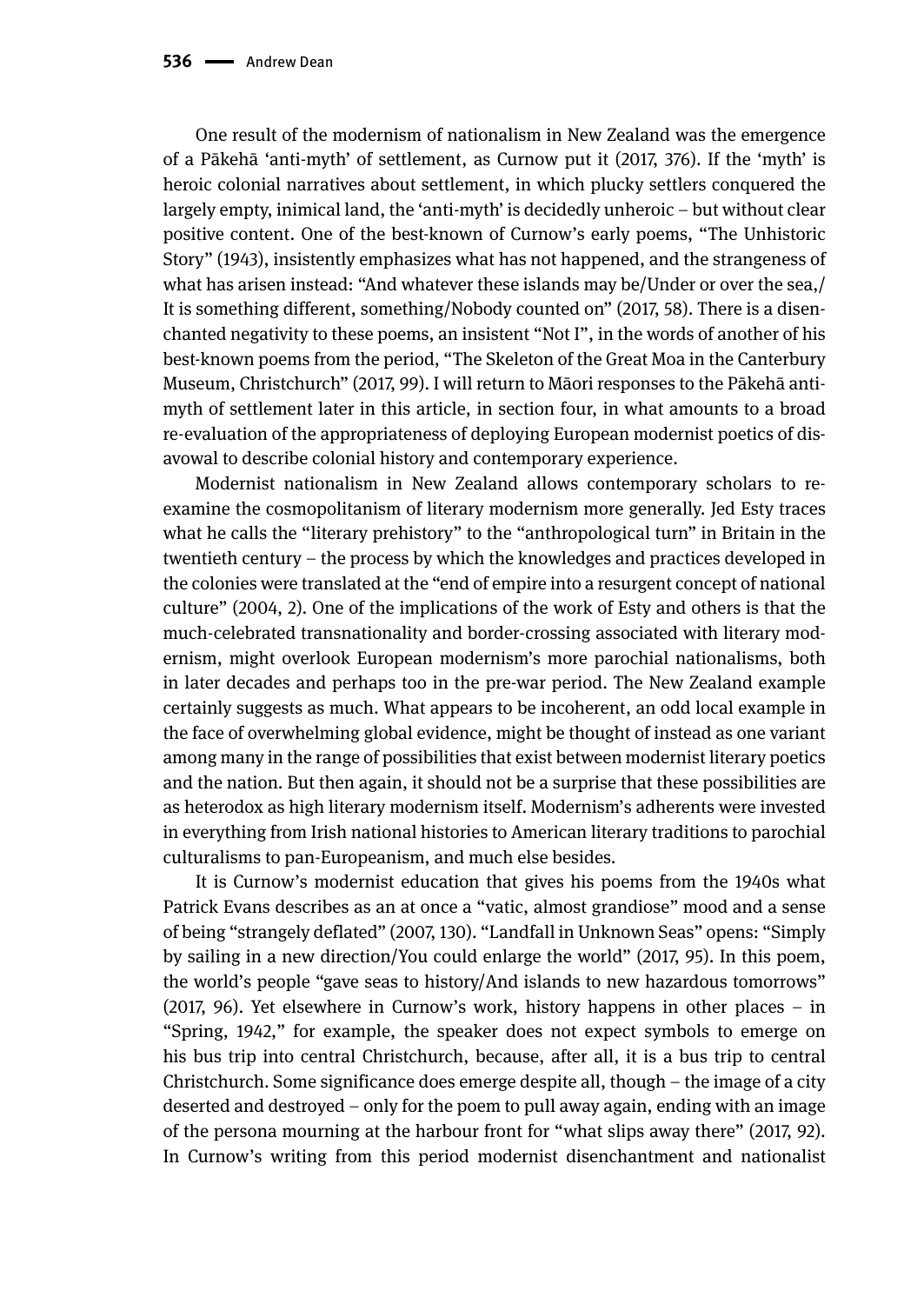affirmation seem to produce each other. When Curnow edited the second line of "The Skeleton of the Great Moa in the Canterbury Museum, Christchurch", from "Figures in no waste land" to "Broods over no great waste; a private swamp", he not only quietly removed the reference to T.S. Eliot, but also diminished the significance of what this skeleton watches over (Newton 2017, 181). There can be no greatness in New Zealand, it seems, not even a greatness of waste. The nation is being made, certainly, but it is made through its diminution.

Alongside the 1920s European modernists, there is another figure whose shadow arguably hangs just as long over New Zealand letters from the 1930s onwards – the Cambridge critic F.R. Leavis. Again, exploring the role of Leavis in a nationalism that is not of the British Isles seems a paradoxical exercise, and even more so given Leavis's association with the concept of the 'organic community'  $-$  a group settled in place, before the dissociation of thought and feeling under modernity. Yet some of New Zealand's most influential critics from the cultural nationalist period, such as E.H. McCormick, drew extensively on Leavis's literary criticism and sociological ambitions. McCormick was the author of *Letters and Art in New Zealand* (1940), one of the New Zealand 'Centennial Surveys', which were commissioned by the first Labour government to celebrate the one-hundred-year anniversary of the signing of the Treaty of Waitangi. Leavis's assumptions are throughout the work: McCormick searches for how the local literature might connect with the development of a national spirit. As Christopher Hilliard notes, Leavis himself advised McCormick to leave behind what he had been writing at Cambridge on Tudor writing, and instead to develop the master's thesis he had written in Wellington on New Zealand literature. The sociological tenor of the work that resulted, which puts texts that fall short in a literary sense to use for "some explanatory and thus constructive purpose" (2012, 244), is a consequence of the way that McCormick deployed a Leavisian grammar in his account of local writing. There may be bad writing in New Zealand, the logic goes, but it is bad writing that tells us something about the nature of New Zealandness itself.

It is little surprise, then, that the writer who McCormick celebrates most in his 1940 survey is Frank Sargeson. This is not because Sargeson is a bad writer, far from it, but rather because it was Sargeson who sought to bring what he thought of as distinctive national speech and attitude into fiction. McCormick concludes that Sargeson's characters – "Kens, Toms, and Neds" – have "in their outlook something that is deeply rooted in this country" (1940, 181). By locating a New Zealand voice, McCormick continues, Sargeson has become 'the exponent of a local tradition that has hitherto been inarticulate'. It is with all of this in mind that McCormick calls Sargeson 'traditional' – this is pure Leavis, channelling the Cambridge critic's insistence that an artist of true significance will emerge from a unified culture (1940, 82). By adopting a Leavisian view of literary value, McCormick effectively describes Sargeson and Mansfield as though they are similar writers – albeit that Mansfield, unlike Sargeson, did not finally achieve the new literature, and is more limited for having failed to do so.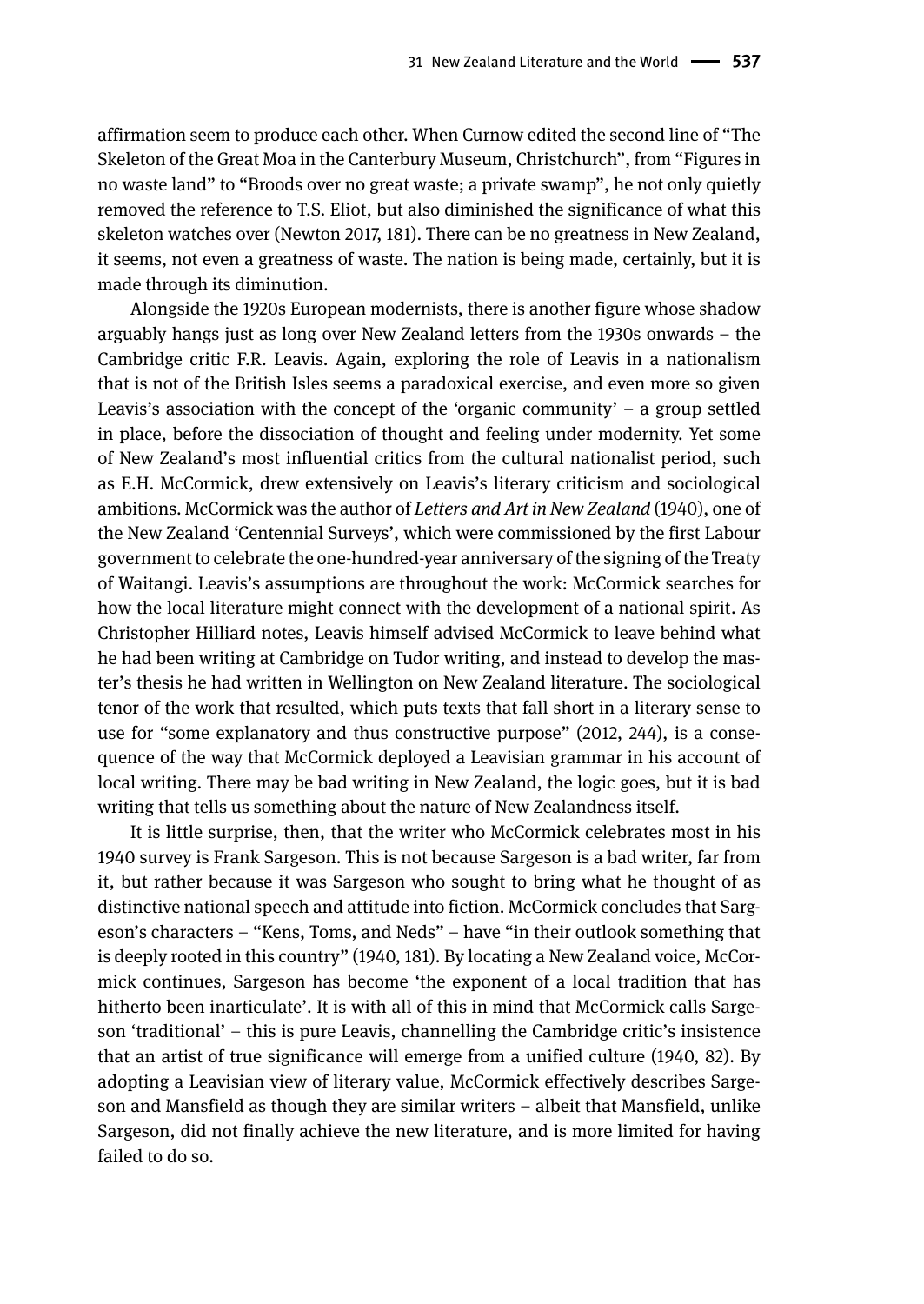McCormick's reading of Sargeson shows how a broadly Leavisian cultural politics, conception of history, and understanding of literary value, came to be predominant in mid-century Pākehā prose fiction. Writing that sought the vernacular – writing which might reassociate sensibility – was promoted ahead of that which might represent disunification itself. This is a divide in Leavis's own work, of course: he celebrates D.H. Lawrence over James Joyce, declaring that where Lawrence seeks the "vital whole", *Ulysses* is a "pointer to disintegration" (1960, 25). One consequence of McCormick's and others' use of Leavis was a masculinization of the literary tradition. Images of hard, male working-class life, written in a laconic realist mode, tended to be promoted over feminine sentimentality and ornamentation – and this became the picture of the nation. In this long-running journal, *Landfall* (1947–), the ideological home in the postwar period is the provincial town, its representative men are farmers, gardeners, labourers, and soldiers. Most importantly, though, this search for a distinctive local voice suggests something deeply rooted in the ideology of cultural nationalism, namely a desire to make a place for Pākehā settlement in New Zealand, to make theirs an identity as authentically local as that of Māori. Harry Scott's later article in *Landfall*, "From Emigrant to Native", sums this up in its title. Where Curnow's antimyth leaves room to address the fallenness of settler colonialism, of how there might be a "stain of blood that writes an island story", mid-century vernacular prose writing was often less ambivalent (2017, 98).

None of this is to say that the best prose fiction from this period, such as Sargeson's, unfailingly lends its support to the culture theory of mid-century criticism. Indeed, some of Sargeson's early fiction is made considerably more intriguing for the way that it handles gay desire – desire which unsettles the pursuit of unities in literary reception, including the unity of a nation with its masculine literary voice. Simon During's reading of "The Hole that Jack Dug" demonstrates how the story's "fair dinkum naif narrator" (1983, 79) gives voice to numerous sexual innuendos in his seeming attraction to Jack. Bringing the story out of the closet contests what During thinks of as the way the work wishes to read itself, that is, as primarily operating at an ideological level in regards to the nation. Instead, we have a much less decided text, in which the circulation of desire makes it harder to rationalize the cultural claims being made. In this reading, we can no longer be innocent, as During suggests, about an "amazing sentence" in the story – "Just about any man, I should say, would find it awfully trying to be a woman married to Jack" (1983, 81). Sargeson's seemingly 'fair dinkum' narrators, as in "That Summer", belie a sophisticated literary sensibility that draws on nationalist literary thought, but ranges well beyond it. If only, as John Newton writes, Sargeson had been able to see this himself, the trajectory of mid- century prose fiction may have been rather different (2017, 298).

Even while the literary nationalists drew from international literary culture to build a nation for themselves, though, there were in New Zealand discontents who were unwilling to cede either their vision of the state or indeed of literary value. One of these is Janet Frame, who lived in an army hut in Frank Sargeson's garden during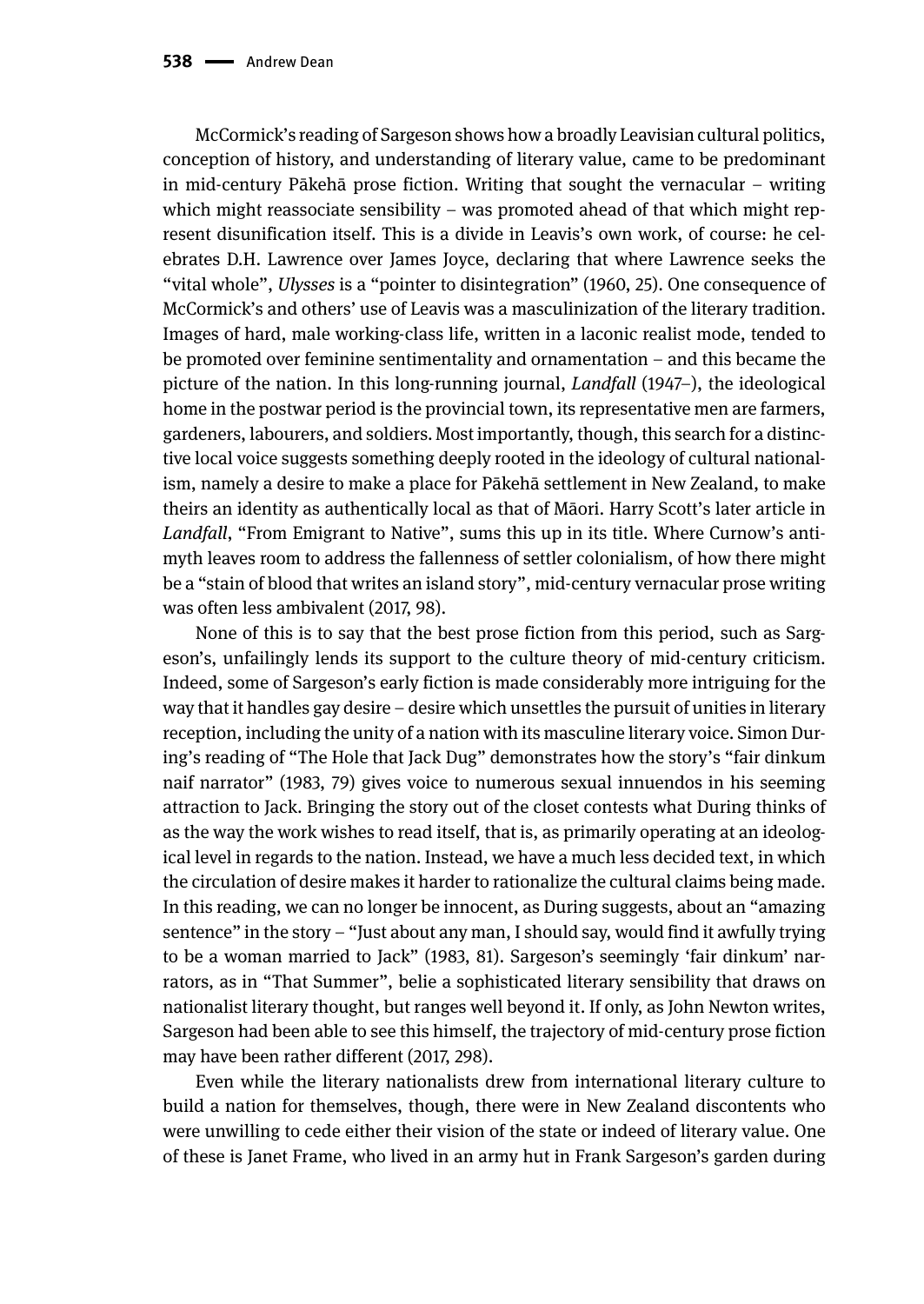the composition of her first novel, *Owls Do Cry* (1957). Pitched between the sentiments of the literary nationalists on the one hand, and an imagination interested in the disturbing affordances of literary experience on the other, the novel shows Frame's ambivalent handling of the legacies of cultural nationalist thought. The rather heavyhanded epilogue demonstrates this ambivalence most of all: she mounts a social critique of suburbia, very much in Sargeson's terms, by representing unruly elements of life breaking through a domestic scene. Beneath good society, she seems to suggest, are repressions waiting to burst through. Here the cultural nationalist project announces its strength, but also quietly registers its end.

Frame would later explicitly re-evaluate the cultural nationalist legacy. In her 1980s autobiographies she looks back to the 1950s and the beginning of her writing career. Here, the line of critique is specifically through gender. She describes how Curnow's 1945 anthology, along with Sargeson's from the same year (*Speaking for Ourselves*), came to be "primer[s] of New Zealand literature" (1989, 234). She continues: "I accepted every judgment without question: if a poem or story was said to be the 'best', then I believed it to be so" (1989, 234). The sense that there might be an "authority" that confirms the rightness or wrongness of a poem or story recalls the chapters immediately preceding, in which various male authorities have been seeking to confirm her apparent madness. When she meets Charles Brasch, she repeats Sargeson's views back to him; Brasch decides that he agrees. Yet it is also in this moment that Frame's resistance emerges. "I told Mr Brasch that my mother had worked for old Mrs Beauchamp, Katherine Mansfield's grandmother, and for 'old Mr Fels', his own grandfather" (1989, 236). Brasch responds by talking about New Zealand literature, but not about Mansfield. He cannot hear what Frame is saying, or how she may be positioning herself, as a seeming downstairs "domestic" in the house of New Zealand literature, with Mansfield, not Sargeson, upstairs. It is Mansfield after all who gives Frame an education about the bourgeois feminine world – she reads works such as "Her First Ball" as part of "the literature of first dances" (a literature in which Brasch ultimately has no interest) (1989, 233). What we see in Frame is the tailing off of the ideological conditions that the nationalists helped to produce, via distinctive receptions of British and Irish modernism, and which would otherwise sustain them for some time yet. She came to think of their culture criticism and tastes – and perhaps their poetics too – as limitations to realizing herself in writing and in life.

## **3 'Allen Curnow Meets Judge Dredd': The Americans**

What happens to New Zealand literature after the decline of literary nationalism from the 1960s onwards? Where did authors look to reinvigorate their writing? Janet Frame is a useful figure to think with here. Her career shows her receiving, and then increasingly contesting, cultural nationalist concepts about literary value and the nation.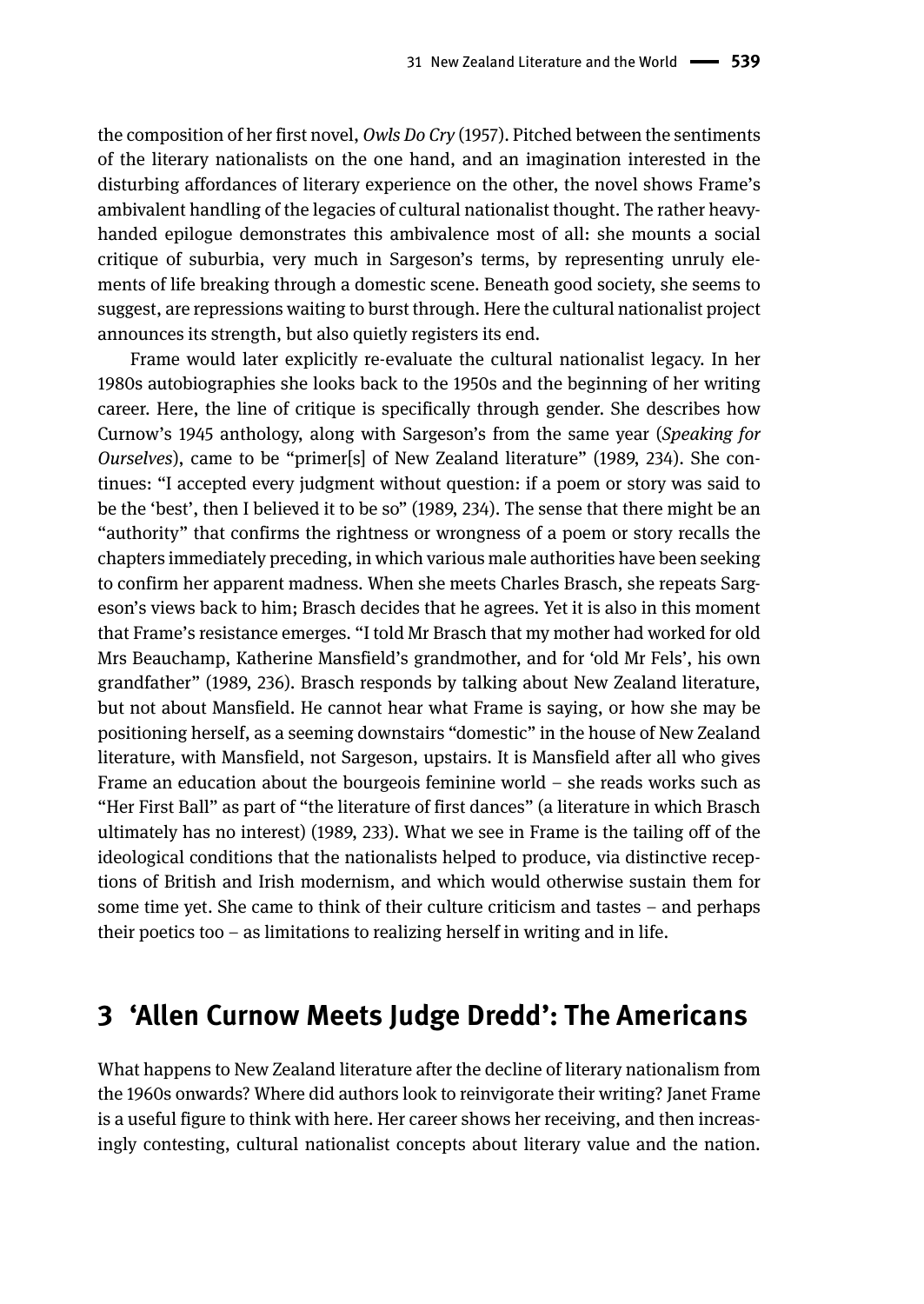She left New Zealand following the composition of *Owls Do Cry*, living and writing in Britain for a productive period (1956–1963). This "British" period of Frame's writing contrasts her later publications in the 1970s, which are set wholly or partially in the United States: *Daughter Buffalo* (1972) in New York, and *Living in the Maniototo* (1979) in Baltimore and California. The reason for this shift is partly biographical, as Frame from the later 1960s maintained and developed relationships with artists, writers, and friends in the United States, and was in residence a number of times at Yaddo and MacDowell artists colonies.

Yet Frame's shift away from a New Zealand and Britain nexus to a New Zealand and United States one is also true of her poetics. She has always fitted awkwardly into broader literary historical narratives – none more so than the apparent international rise of 'postmodernism'. But there is no doubt a distinct shift in sensibility that took place in her later career, one that receives more of the United States than it does of Britain. Her 1970s and 1980s work is less subject to the pathos of her earlier writing, instead allowing a comic exuberance to emerge – as much an indication of the transitions in her literary thinking as anything else. *Living in the Maniototo*, for example, is interrupted by mystifying events – the plague of 'Blue Fury', a cleaning product, kills off one of the characters, while the novel is structured around a novelist failing to write another novel, one about a family named Watercress and a writer named Margaret Rose Hurndell (a thinly veiled Katherine Mansfield). This is metafiction at its most outrageous, and indeed, *funny*. The same is true of *Daughter Buffalo*, a novel which seems to transform Frank Sargeson into an elderly, gay, and dishevelled writer living in New York. In this period Frame left behind the concerns endorsed by nationalists in the 1950s – suburban vacuity; the limitations society enforce on those who see differently – and developed interests and practices which, while still idiosyncratic, fit more clearly with the kinds of writing deployed by John Barth and other American metafictionalists from the later 1960s and 1970s.

Frame's friendship from 1969 with William Theophilus Brown, with whom she explored possibilities in contemporary visual art, was particularly significant for the development of her later work. The collages reproduced in the recent volume of letters, *Jay to Bee* (2016), show her using visual art to think about the limits of identity, as well as to explore the comic side of her creative practice. Taking snippets of speech and images from the culture of the day was important for many writers in this period – including John Ashbery, who himself experimented with collage – even if in Frame's later writing this would be in the service of her idiosyncratic theory of composition. She quotes from Auden's letter to Byron to describe the significance of her collages: "Every exciting letter has enclosures/and so shall this […] I'm going to be very up-todate indeed./It is a collage that you're going to read" (Harold 2016, 201). Being up-todate meant being part of a creative art scene based in the United States, and finding new avenues for expression.

The period in which Frame was exchanging letters with Brown, the late 1960s and early 1970s, ultimately marked a reorientation of postwar Pākehā writing in New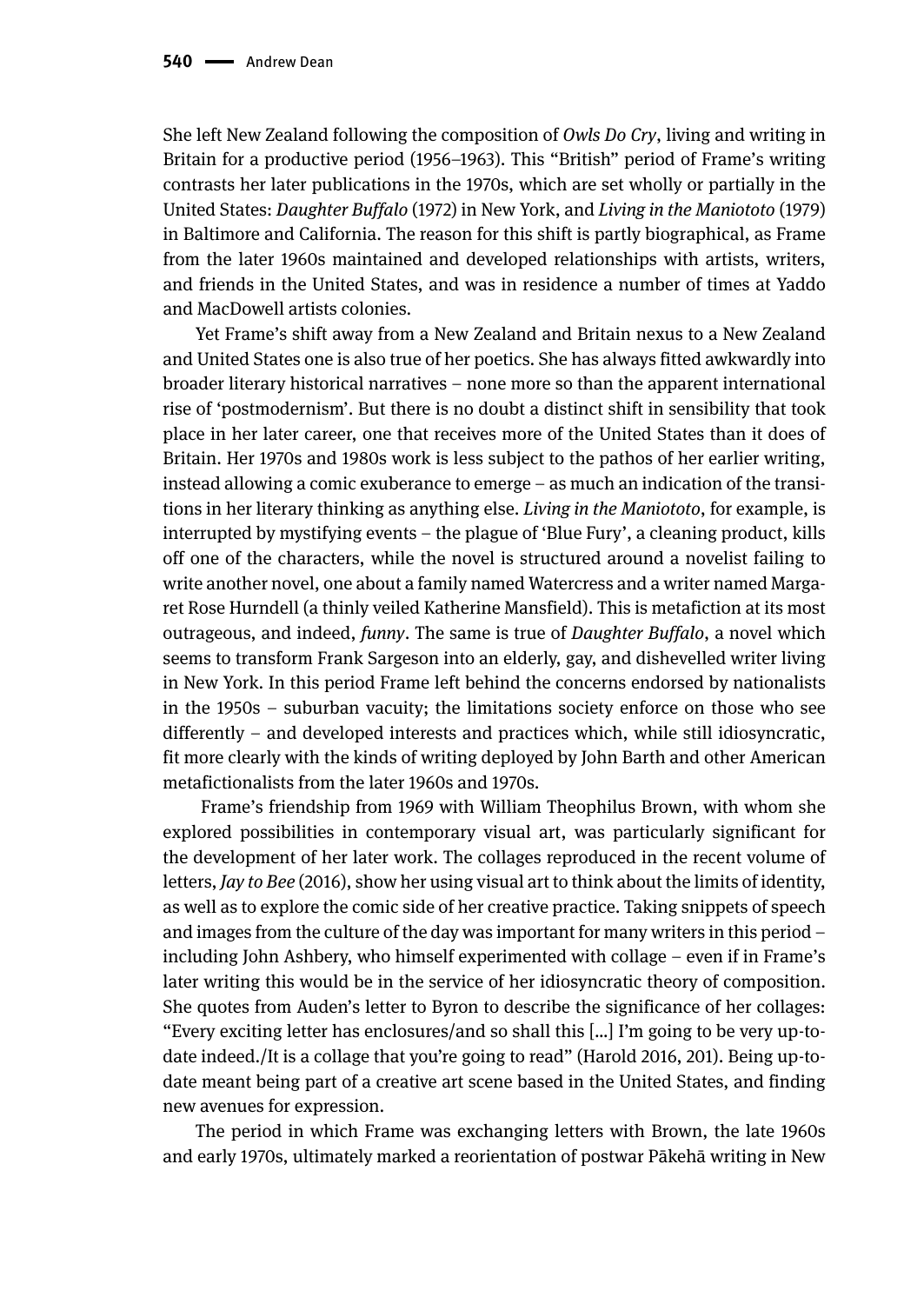Zealand – but if anything, this was truer for poetry than it was for prose. Alan Riach notes that there was a shift in poetics through the 1960s, "triggered by the publication of the anthology edited by Donald Allen, *The New American Poetry* (1960), which drew on a range of work by poets form the Beat, Black Mountain, New York, and San Francisco groups" (2016, 218). The short-lived but influential periodical, *Freed*  (1969–72), became an early home for this new way of writing in New Zealand, publishing the work of Alan Brunton and Murray Edmond. Another significant marker is the course in American literature that filmmaker and academic Roger Horrocks taught at the University of Auckland in the late 1960s, which "introduced racy new work to bright, mischievous, restless students" (2016, 19). The result was an innovation in poetic form, as the period after cultural nationalism would come to prefer open verse forms instead of regular rhyme, metre, and stanzas, and tone. The previous earnestness of state verse too would be left behind in favour of more playful attitudes. This transition was also part of a change in direction in the conception of poetic purpose and value. While the question of what might be distinctive about New Zealand and New Zealanders remained part of the larger imaginative matrix, the overall trajectory was away from what Curnow, who re-emerged as a major force in the 1970s, called "questions which present themselves as public and answerable", and "towards the questions which are always private and unanswerable" (2017, 377).

Curnow's new writing would be much looser, recognizably opened up by encounters with both postwar American poetry (as represented in Allen's anthology) and the "Young New Zealand Poets" (Manhire, Edmond, Jan Kemp, Ian Wedde, and others). Yet there are hints of his later trajectory in poems from as far back as 1949–1950, a period in which he travelled to both the United States and the United Kingdom ("sailing in a new direction" to "enlarge the world", 2017, 95). "Elegy on My Father", written in the wake of his father's death, tender a move away from the sense of marginality of his earlier work. Here the "sound of the Pacific and the hills he tramped singing" do not diminish his father's life and significance, but rather unite it with the poet's "Paddington autumn" (2017, 120). Once the nationalist theme had more assuredly gone into decline, what would emerge in its place would be more personal, often ambivalent, encounters with memory and landscape. Hence the later poems of private reminiscence such as "A Balanced Bait in Handy Pellet Form" and "The Unclosed Door". These poems may be interested in the bloodshed and violence at the heart of the nation, closing a loop with his earliest work, but most of all they are personal memories of a Canterbury childhood, ones that are much harder to rationalize into national myth (or indeed "anti-myth", 2017, 376).

John Newton suggests that one of the consequences of Curnow's relative silence between 1957 and 1972 is that his "second career" took place alongside not the generation of writers immediately younger (such as Frame), but rather with the cohort of writers that formed around *Freed* and *Islands* (2016, 5). Perhaps the most enduring of this new generation is Bill Manhire, whose first collection, *The Elaboration*  (1972), was published in Curnow's comeback year. Manhire, like Curnow, will remain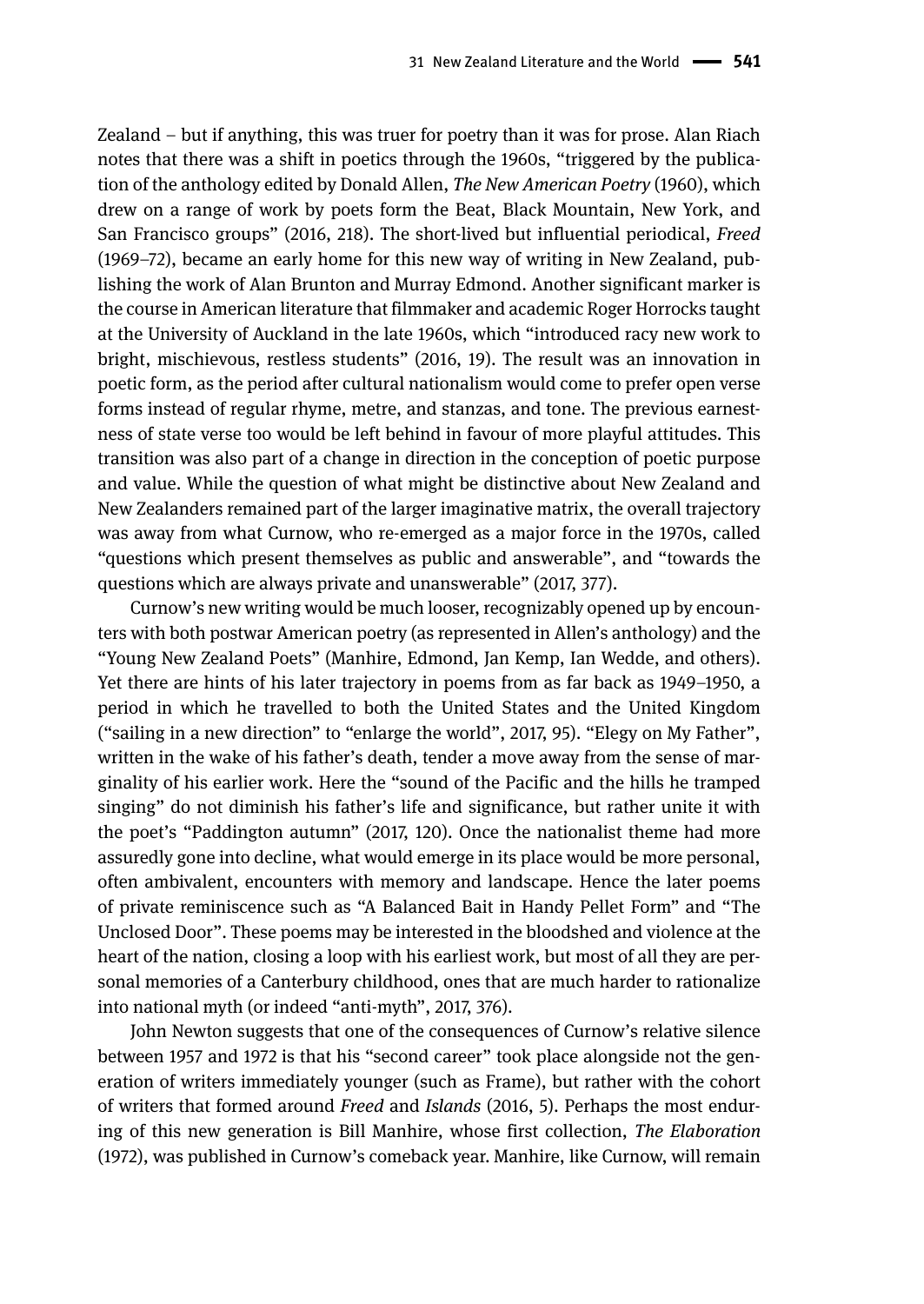interested throughout his career in the "local" in some sense. But the local in his treatment speaks of a different formation as a poet. In his 1991 lecture, "Dirty Silence", Manhire describes the value he finds in poetry which does not seek pure expression, but rather in the demotic speech of the many different voices of the nation – this is poetry as a "monologue which has room for conversations" (1991, 156). As Harry Ricketts and Mark Williams argue, Manhire's interests are ultimately less with "the global movements of poetic form replicated at a national level," and instead more with "the particulars of phrase and tone, the evasions of voice that speak and conceal the self, echoes of prior voices in contemporary ones, the unstable concentrations of influence and observation that make a poem" (2016, 237). Hence it is not place which "produce[s] the 'New Zealand' inflections of [Manhire's] poetry", as with the cultural nationalist poets, but rather the ever vibrant languages of the nation that does so  $$ and Manhire is unmistakably a New Zealand poet (2016, 237).

The tradition Manhire draws from is not quite the modernist canon according to C.K. Stead – W.B. Yeats, Pound, Eliot – but instead one more tolerant of accident, playfulness, domestic scenes – Wallace Stevens, William Carlos Williams – and elaborated through postwar American writing. In an interview, Manhire noted his reading at the beginning of his career of both Robert Creeley and Charles Olson (there was "range of voice that had amazed me in the sixties", Sharp and Manhire 1992, 32). Most of all, he valued the "American poets" who "somehow use words to make the world a little more mysterious" (Sharp and Manhire 1992, 17). This comes through powerfully in his poetry. For example, in "Milky Way Bar" (1991) – the title referring to both a kind of chocolate treat and the galaxy – he writes, "my whole pleasure is in the inconspicuous/I love the unimportant thing" (2014, 68). Moving between the candy sweetness of a chocolate bar and the humbling enormity of the heavens, he characteristically oscillates between levels of significance, finding the world transformed in the process. Perhaps this is the world cast anew, but perhaps too it is just a milky way bar. Nicholas Wright, describing another Manhire poem, "Water, A Stopping Place", suggests that there is in Manhire a distinct "romantic-anti-romantic" strategy (2016, 123). The pleasures that emerge from his writing are more in the way of intensities, wonder, inauguration, and appreciation, than they are in recognition, description, accounting.

It is against this background that Manhire develops his distinctive images of the nation. The poem "Phar Lap", one of his best-known 'state' poems, is not subject to the same plangencies of the cultural nationalists, but nor is it as locked within the severities even of Curnow's later work. Instead, the pieces of this 'unlikely starter', dispersed across the world, become an exciting meeting point of national mythologies, languages, and histories (2014, 85). Or in "Zoetropes", the nation is the search for a reassuring capital letter "Z" in a book or newspaper – writing from London, the persona finds not the unspoken "New Zealand", but instead finds "Zero" and "nil", "the quiet starting point/of any scale of measure" (2014, 63). If the search for the words is faintly comic, though, the image in the penultimate stanza, of the land as "smoke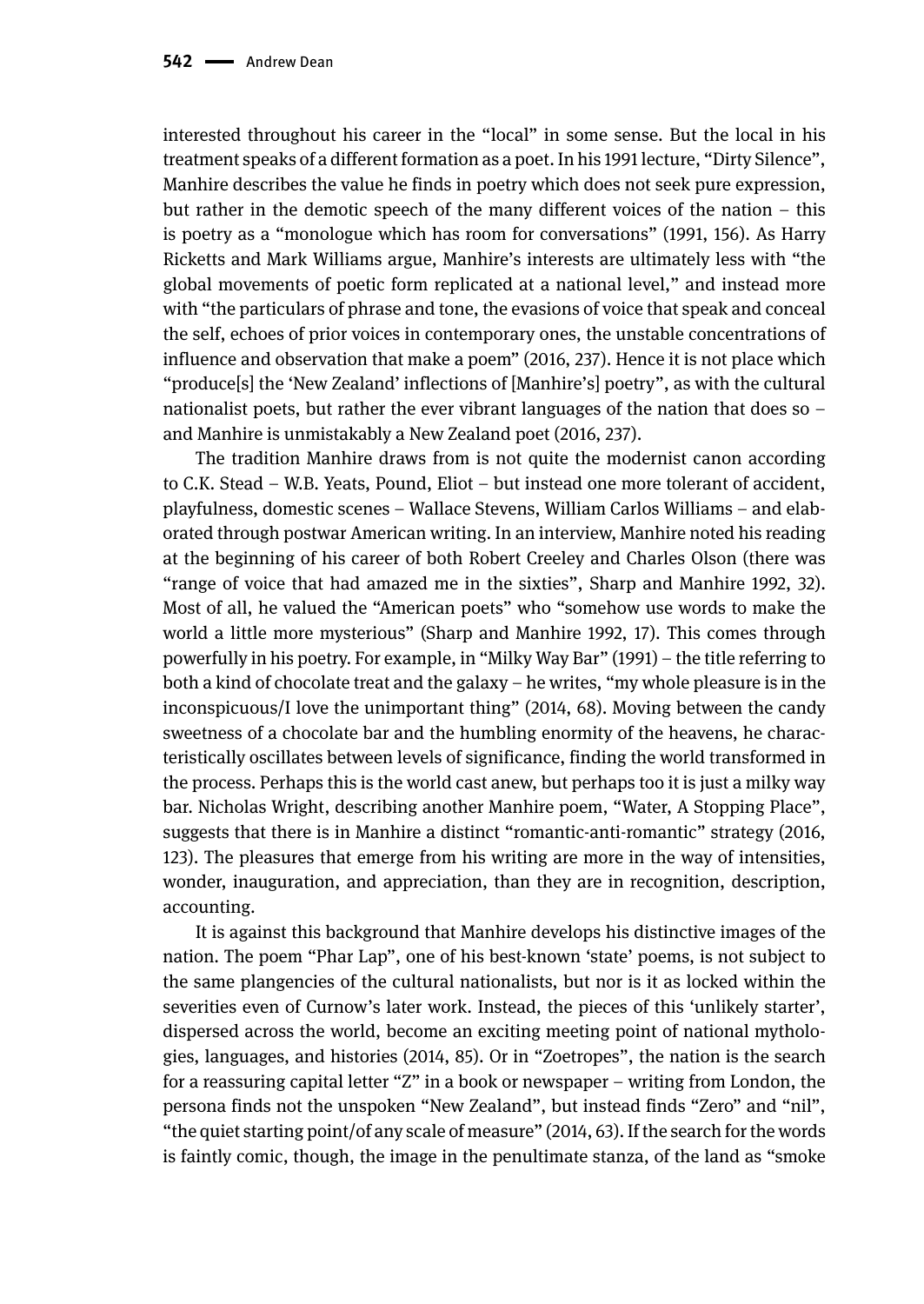at anchor, drifting above/Antarctica's white flower", is not (2014, 63). Here the comic shades into deeper forms of seriousness, as Manhire looks from elsewhere to see the nation in its historical context, all the while discovering a transitory beauty anew.

### **4** *Te Ao Hou***: Māori and Pasifika Writing**

The second section of this chapter suggested that 1930s–50s literary nationalism in New Zealand draws on international resources, specifically European literary modernism and other literary nationalisms. What is otherwise defined as a particularist tradition, in this light, becomes part of a wider story of the development and direction of mid-century writing. The rapid emergence of Māori and Pasifika English language literary traditions after the Second World War similarly drew upon, and contributed to, the global development of indigenous literatures – as well as conditions specific to New Zealand. The results are distinctive and powerful traditions, ones that have energized the literary culture as much as cultural nationalism had several decades earlier.

It should be no surprise that Māori and Pasifika writing has been resolutely engaged with both regional and international literatures. As Epeli Hau'ofa has suggested, Oceania is best thought of not as "islands in the sea" but rather as a "sea of islands", and its indigenous inhabitants as "ocean peoples" (1993, 7). The Pacific Ocean connects trading routes, families of languages, and cultural practices, in what is ultimately an integrated system of trade and cultural exchange. Māori and Pacific literatures in New Zealand emerge out of these practices and traditions – they are international because Pacific identities are. This 'oceanic' sensibility is clear in both foundational theoretical and creative pieces from the post-1960 period. Albert Wendt – a critic, novelist, and poet who had lived between Samoa and New Zealand – wrote in a 1976 article: "I belong to Oceania – or, at least, I am rooted in a fertile portion of it – and it nourishes my spirit, helps to define me, and feeds my imagination" (1976, 49). Wendt's vision is a broad and inclusive one, encompassing "a scatter of islands, nations, cultures, mythologies, and myths" (1976, 49); the new writing that he and others were bringing into being, he says, is "a South Pacific literature" (1976, 59). It is significant here that Wendt draws on shared, but distinct, mythologies of migration to describe this new literature and identity. All writers of the Pacific are "in search of that heaven, that Hawaiki, where our hearts will find meaning": the ocean is as much a physical space for migration as it is an imaginative condition, and it is one shared by Māori and Pasifika alike (1976, 49). This comes through in his fiction too. The Samoa-Auckland nexus is central, for example, to Wendt's first novel, *Sons for the Return Home* (1973), as the protagonist Sione finds himself displaced between two nations and cultures.

The 1970s saw the emergence of a broader-based Māori prose tradition in English. In particular, Witi Ihimaera's first three books, *Pounamu Pounamu* (1972), *Tangi*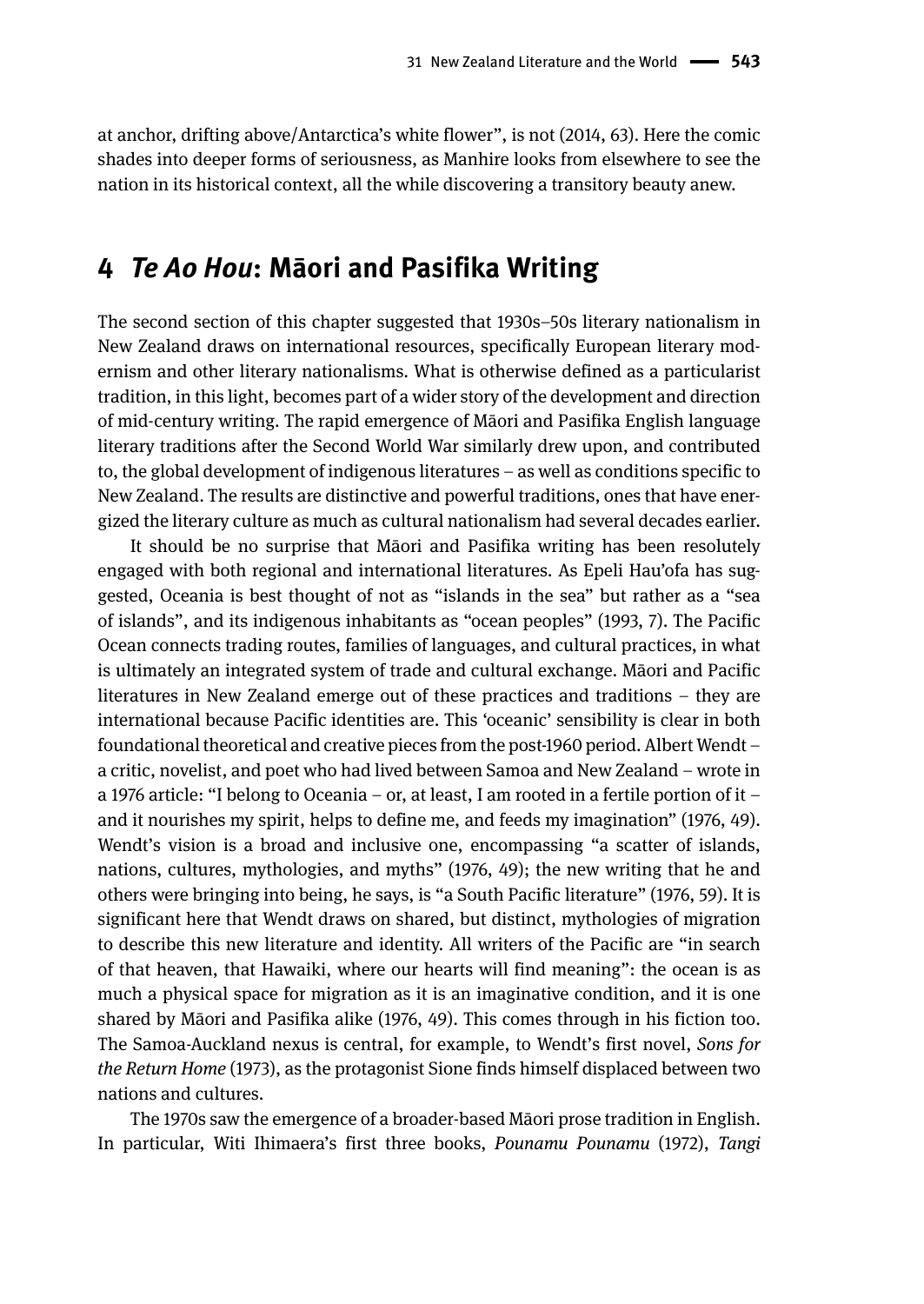(1973), and *Whanau* (1974) mark a moment of transition. From this point, writers such as Patricia Grace, Keri Hulme, and Ihimaera himself would develop their careers, gain international recognition, and become representative of New Zealand writing more generally. No longer could New Zealand writing be a monocultural endeavour of settler self-understanding. This moment of emergence has a longer history, though. The 'Kōmako' project, a bibliography of Māori writing (primarily in English), features sources written by Māori back to the nineteenth century. *Landfall* published the early work of Māori writers Hone Tūwhare (1959) and Rowley Habib (1961); Ihimaera published early versions of chapters from *Tangi* in *Landfall* in 1970. Most significant of all, though, was *Te Ao Hou* [The New World], the magazine published by the Maori Purposes Fund Board of the Department of Maori Affairs from 1952 to 1975. Collecting a range of Māori voices, young and old, across the country – it was introduced by its first editor as a 'marae on paper' – the journal gave institutional support to a developing written Māori literary culture (cf. Somerville 2016, 182). The magazine also connected Māori with other indigenous peoples, featuring articles about trips abroad – such as to visit Australian Aboriginal figures – and trips from other indigenous peoples to New Zealand to connect with Māori.

Indeed, it was during the *Te Ao Hou* era, and almost a decade before Ihimaera and Patricia Grace's first books, that Hone Tūwhare published *No Ordinary Sun* (1964), his first volume of poetry. From this vantage, Tūwhare's earliest writing endures in a way that works such as *Pounamu Pounamu* do not. There are some more explicitly politicized poems. In "O Africa", for example, colonization is a psychological condition, one which must be transvalued: "let revulsion rise", he writes, against "bloody acts/[…] so that innocence/and the child shall reign/so that we may dream/good dreams again" (2011, 74). This connects with international decolonizing movements in southern Africa, as Tūwhare advocates overcoming psychic harms through seizing the means of mental production. Yet at his most powerful Tūwhare tends to temper his political thinking with accounts of what might not be translatable into politics, or what might exceed it in some way. In "Sea Call", the speaker goes to the beach and is transformed in an imagined encounter with the water: "There let the waves lave/pleasuring the body's senses: […] and the paua's stout kiss/shall drain a rock's heart/to the sandbar's booming" (2011, 68). This is a far cry from the likes of James K. Baxter's "Poem in the Matukituki Valley" (1949), in which the persona encounters a remote, inimical, frozen, and enormous alpine valley. Instead, Tūwhare's landscapes are smaller, sensual, and personal – and untroubled by worries about tenure. It would take some time, but Pākehā poets such as Baxter and Curnow would eventually find in the 1970s poetic registers that dispensed with their nation-making project – and find within themselves something more like Tūwhare's warmer, more generous-minded poetry on display here.

In the 1980s Māori writing in English became more fully 'globalized'. I use this term deliberately: it was not that Māori writing was not already connected with anticolonial literatures globally, or with new writing from the Pacific – it clearly had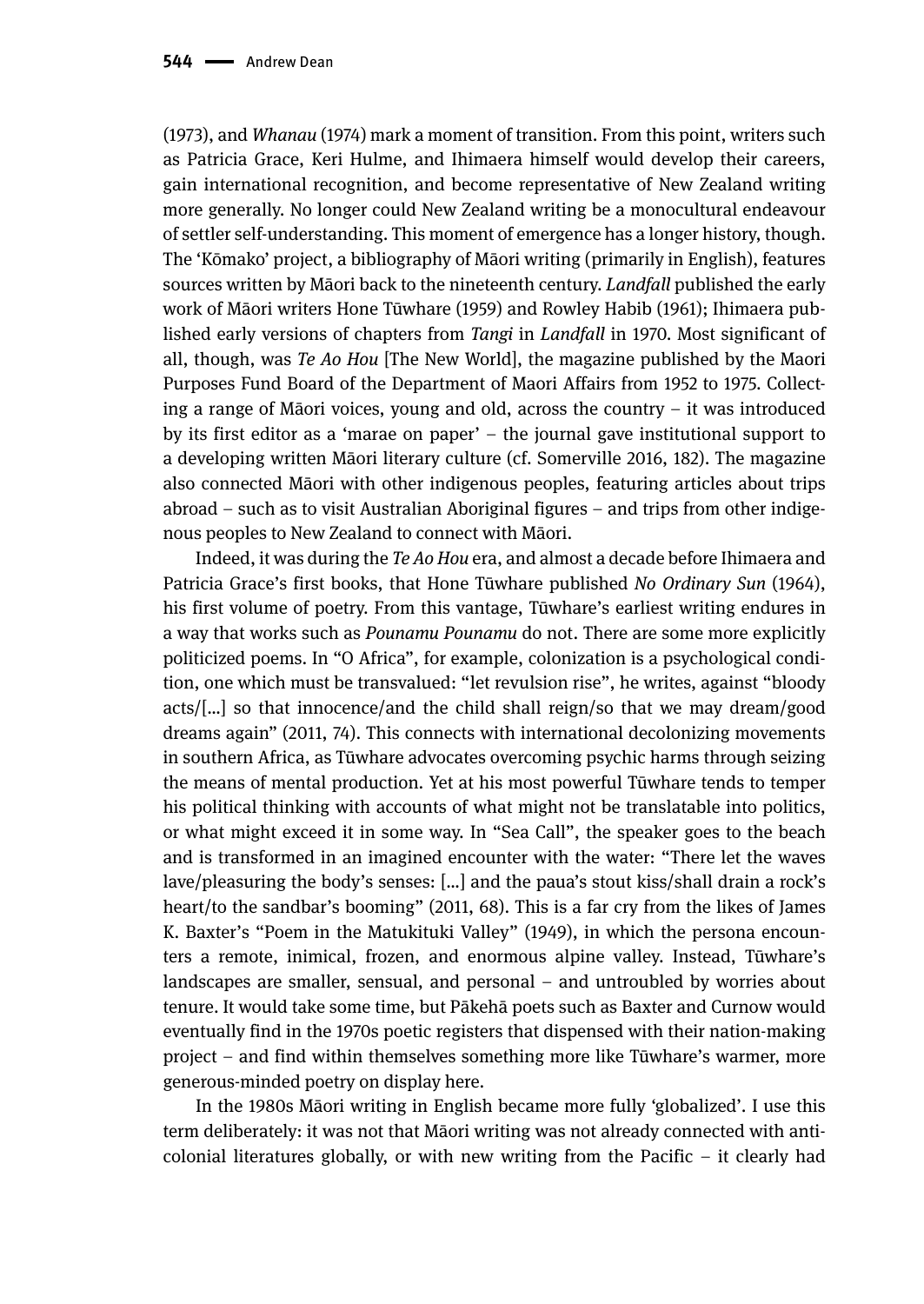been – but rather that around this time there emerged a newly globalized community of *reception* for indigenous literature. The international success of Keri Hulme's *The Bone People* (1983) demonstrates this more than any other single work. While the novel sold well in New Zealand, it was winning the Pegasus Prize for Maori Literature which put it on its path toward international recognition (and a Booker). The Pegasus Prize was funded by ExxonMobil and awarded in different nations for each round; it aimed, in James English's assessment, to "promote international, and especially North American, awareness of local literary cultures that have been marginalized by linguistic and/or economic circumstances" (2005, 314). In short: the Pegasus book award sought to translate the subnational to the global, and in 1985 it was New Zealand's turn.

When translated into this global frame, *The Bone People* becomes rather a different novel from the one that its first publishers at Spiral imagined it to be. Now, it appears to be an indigenizing of the magical realist tradition. As Ben Holgate writes in his account of the novel's success, "magical realism" was at this time "an international publishing phenomenon rather than a literary style restricted to Latin America" – Isabel Allende, J.L. Borges, and Gabriel García Marquez, most notably (2017, 299). Hence the elements of the novel which rely on Māori spiritual beliefs came to appeal to this new international audience which might have little familiarity with these traditions. The mute child, the powerful and riddling kaumatua, the rebuilding of Kerewin's home in the form of spirals (imitating the 'sweep of galaxies and the signing curve of the universe') – these are the stock and trade of a broadly resacralized spirit world (2001, 537). In this sense, thinking in a world literary frame focuses us less on how Hulme braids Māori beliefs into the novel, but rather on how these elements connect with transitions in the world literary marketplace, that in turn allowed the book to be valued internationally.

Yet the terms in which Hulme's work were celebrated depart notably from her sense of herself in history and culture. In an essay she wrote for a 1981 collection, on literatures from across the world, she describes herself as a "mongrel":

A sizeable number of New Zealanders have both Maori and European ancestry, and a large proportion of these "mongrels" are familiar with both cultures. I am a mongrel myself. When the frightened seek to erect a fence between two peoples, we are on both sides of it. Such fencemaking tries to separate yourself from…yourself. (Hulme 1981, 294)

Hulme here refuses to be what literary cultures at home and abroad wish to make her, namely a 'Māori' writer firmly on one side of the bicultural framework, an indigenous writer who is just one thing. Her term, "mongrel," is well-pitched. In the place of biological notions of racial purity, she suggests that she is an embodied, fleshy product of historical encounter, and its attendant, possibly uncontained, sexual desires. Throughout the article she describes the whakapapa of writers as both Pākehā and Māori – "Keri Hulme", she says at the end of the article, is "Ngai Tahu, Scots and English" (1981, 305). These thoughts suggest that she is an especially poor target for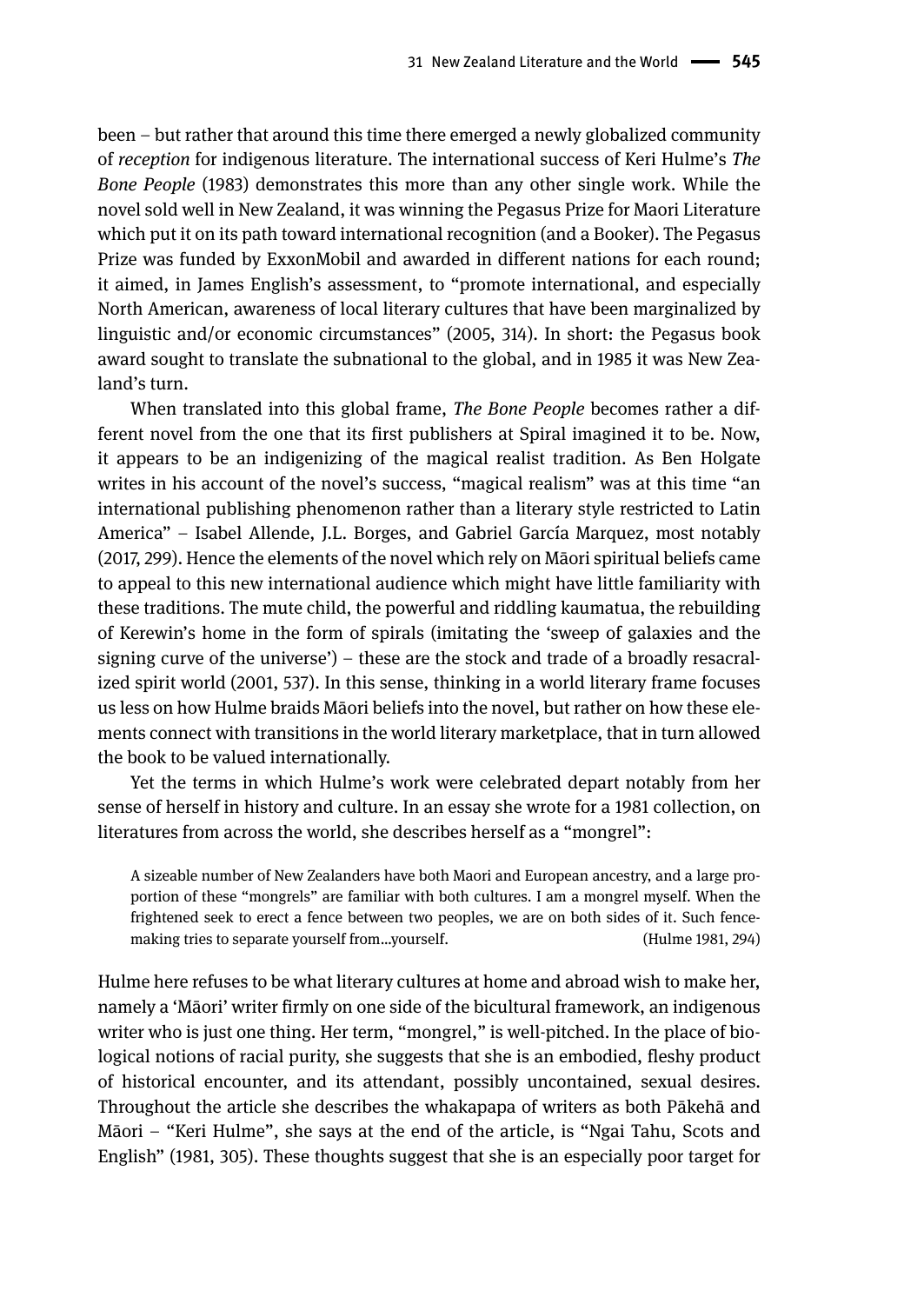the infamous criticism C.K. Stead levelled at her in 1985. He said that *the bone people*  is "a novel by a Pakeha which has won an award intended for a Maori" (1985, 104). He concluded that she is Pākehā, among other reasons, because she only acquired Te Reo Māori later in life and apparently lacked sufficient Māori ancestry: "of Keri Hulme's eight great-grandparents one only was Maori" (1985, 103). Hulme's much less restrictive understanding of identity makes a mockery of Stead's limited notions, as she develops instead a richly generous account from colonial histories, embodied life, and multiple sets of identifications. Hers is a more inclusive, less spiteful, and distinctively plural sense of whakapapa.

In a 2017 address, Tina Makereti – author of three books, including *Where the Rēhoku Bone Sings* (2014) – develops the metaphor of the wharenui (meeting house) for "*The Literature of Aotearoa*" (2017). One of the inspirations for this is Patricia Grace's *Pōtiki* (1986). Makereti quotes from Grace's work (itself another monument in the Māori literary tradition in English):

We could not afford books so we made our own. In this way we were able to find ourselves in books. It is rare for us to find ourselves in books, but in our own books we were able to find and define our lives.

But our main book was the wharenui, which is itself a story, a history, a gallery, a study, a design structure and a taonga. (Grace 1987, 104; qtd. in Makereti 2017, n.pag.)

As Makereti develops it, the idea of the wharenui as a book indigenizes the New Zealand literary tradition. This wharenui would "welcome and absorb and connect all the literatures and writers and readers of Aotearoa". The "method" would be "whakapapa": "ancestors who connect and represent different literatures are chosen carefully", such that Hone Tūwhare and Apirana Ngata face "Katherine Mansfield, Frank Sargeson, Janet Frame"; invited into the whare too would be Pacific writers Epeli Hau'ofa, Alistair Campbell, and as many as are able to be remembered (2017, n.pag.). The thrust of Makereti's lecture is to critique the ongoing underrepresentation of Māori in contemporary publishing and accounts of New Zealand literature in curricula. She suggests that the whare at this moment is more "like a flashy, modern, architecturally designed statement, the kind you see in our wealthiest suburbs" (2017, n.pag.). Her hope is for a literature which might be inclusive and syncretic, which might be organized according to Māori principles as opposed to Pākehā ones. Nearly one hundred years on from Mansfield's scene of encounter, Makereti is imagining a new future for New Zealand literature. Now it is not a young Katherine Mansfield looking out at Māori figures looming in the bushes, but rather a shared literary tradition that incorporates many histories of migration and encounter, local and international, in the distinctively Māori way. In this "kaupapa whare", as Makereti calls it, there is an "extraordinary mix of language and narrative and metaphor that could only take root in this one place on Earth" (2017, n.pag.). This whare is both a model and a challenge.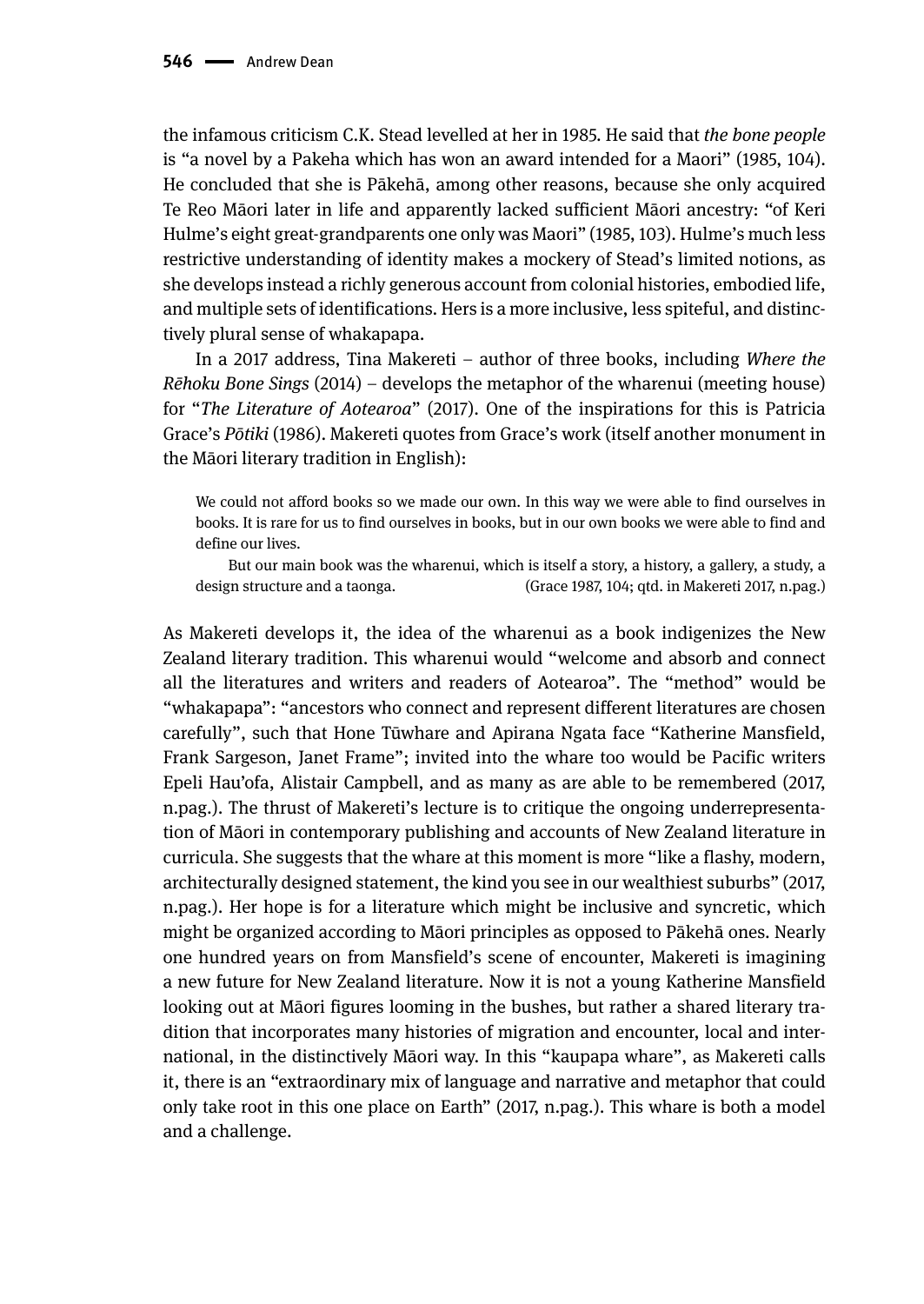## **5 Bibliography**

### **5.1 Works Cited**

- Barrowman, Rachel. *A Popular Vision: The Arts and the Left in New Zealand, 1930–1950*. Wellington: Victoria University Press, 1991.
- Bertram, James. "The Cause of It All." *The Phoenix* 1 (March 1932): n.pag.
- Curnow, Allen. *Allen Curnow: Collected Poems*. Ed. Elizabeth Caffin and Terry Sturm. Auckland: Auckland University Press, 2017.
- Curnow, Allen. "Introduction." *A Book of New Zealand Verse 1923–45*. Christchurch: Caxton Press, 1945. 13–55.

During, Simon. "Towards a Revision of Local Critical Habits." *And* 1 (1983): 75–93.

English, James F. *The Economy of Prestige: Prizes, Awards, and the Circulation of Cultural Value*. London: Harvard University Press, 2005.

Esty, Joshua. *A Shrinking Island: Modernism and National Culture in England*. Princeton and Oxford: Princeton University Press, 2004.

Evans, Patrick. *The Long Forgetting: Post-Colonial Literary Culture in New Zealand*. Christchurch: Canterbury University Press, 2007.

- Frame, Janet. *An Autobiography*. Auckland: Vintage, 1989.
- Grace, Patricia. *Potiki*. London: The Women's Press, 1987.
- Harold, Denis, ed. *Jay to Bee: Janet's Frame's Letters to William Theophilus Brown*. Berkeley: Counterpoint, 2016.
- Hau'ofa, Epeli. "Our Sea of Islands." *A New Oceania: Rediscovering Our Sea of Islands*. Ed. Epeli Hau'ofa, Eric Waddell, and Vijay Naidu. Suva: University of the South Pacific, 1993. 2–16.
- Hilliard, Christopher. *English as a Vocation: The Scrutiny Movement*. Oxford: Oxford University Press, 2012.
- Holgate, Ben. "The Fear of Solitude: How Marketing Makes Real Magic." *The Global Histories of Books: Methods and Practices*. Ed. Elleke Boehmer et al. London: Palgrave Macmillan, 2017. 297–317.
- Hulme, Keri. "'Mauri:' Bi-Cultural Poetry in New Zealand." *Only Connect: Literary Perspectives East and West*. Ed. Guy Amirthanayagam. Adelaide: Centre for Research in the New Literatures in English and East-West Center, 1981. 290–310.
- Hulme, Keri. *The Bone People*. London: Picador, 2001.
- Leavis, Frank R. *The Great Tradition: George Eliot, Henry James, Joseph Conrad*. London: Chatto & Windus, 1960 [1948].
- Majumdar, Saikat. *Prose of the World: Modernism and the Banality of Empire*. New York: Columbia University Press, 2015.
- Makereti, Tina. "Tina Makereti: Stories Can Save Your Life." *E-Tangata* (27 May 2017). [https://](https://e-tangata.co.nz/arts/tina-makereti-stories-can-save-your-life/)  [e-tangata.co.nz/arts/tina-makereti-stories-can-save-your-life/](https://e-tangata.co.nz/arts/tina-makereti-stories-can-save-your-life/) (10 Oct. 2018).
- Manhire, Bill. "Dirty Silence: Impure Sounds in New Zealand Poetry." *Dirty Silence: Aspects of Language and Literature in New Zealand*. Ed. Graham McGregor and Mark Williams. Auckland: Oxford University Press, 1991. 143–57.
- Manhire, Bill. *Selected Poems*. Manchester: Carcanet, 2014.
- Mansfield, Katherine. *The Collected Fiction of Katherine Mansfield,* vol. 1: *1898–1915*. Ed. Gerri Kimber and Vincent O'Sullivan. Edinburgh: Edinburgh University Press, 2012.
- Mansfield, Katherine. *The Collected Fiction of Katherine Mansfield,* vol. 2: *1916–1922*. Ed. Gerri Kimber and Vincent O'Sullivan. Edinburgh: Edinburgh University Press, 2014.